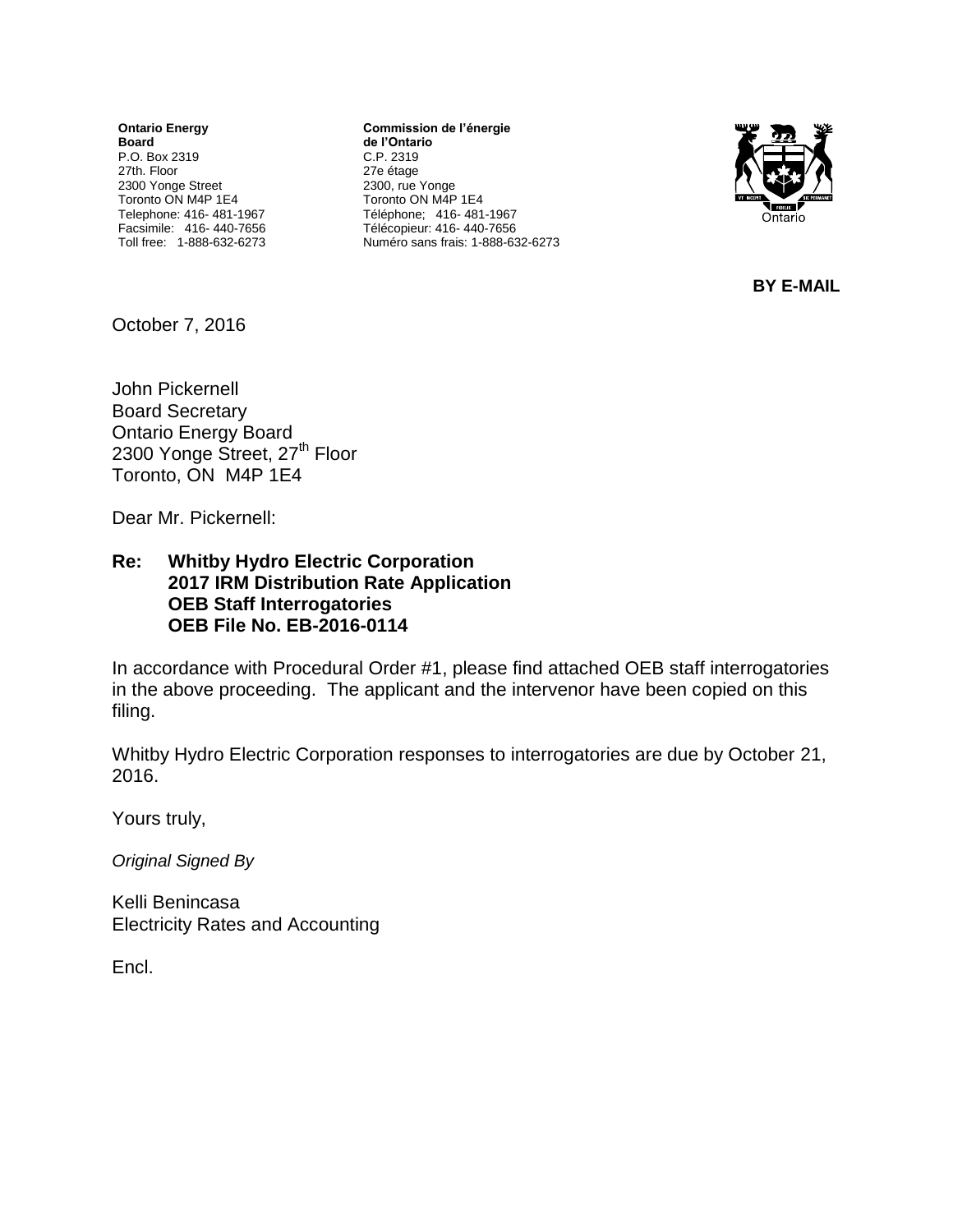Whitby Hydro Electric Corporation OEB Staff Interrogatories EB-2016-0114

# **Whitby Hydro Electric Corporation EB-2016-0114**

#### **Staff IR-1**

Ref: Appendix A: LRAM Disposition, Page 4 of 18

Whitby Hydro's LRAMVA application stated that it may address the disposition of any remaining LRAMVA balances (ie. amounts related to persistence) associated with the 2011–2014 and 2015 programs at a later date as part of a future IRM or Cost of Service application.

- a) Please discuss whether there are any outstanding amounts associated with the 2011-2014 and 2015 programs that are not claimed in this LRAMVA application.
- b) If there are outstanding amounts within the 2011-2015 period that have not been included in this application, please explain why Whitby Hydro is not seeking to recover all lost revenues within the 2011-2015 period (made up of new first year incremental savings and persisting savings) at this time.

# **Staff IR-2**

Ref: Appendix A: LRAM Disposition, Page 5 of 18

Whitby Hydro's application states the following:

If there are any updates or changes to previous program year results, the OPA/IESO has included them in the following years' Final Annual Report under the "Adjustments to Previous Years Verified Results". […] On this basis, Whitby Hydro considers the supplemental information provided by the OPA/IESO for 2011, 2012, 2013 and 2014 Final Annual Reports which includes each year's program persistence into future years as appropriate for use in calculating the LRAMVA impact to the end of 2015.

a) Please confirm that Whitby Hydro has applied adjustments to previous years' verified results in the year of program implementation.